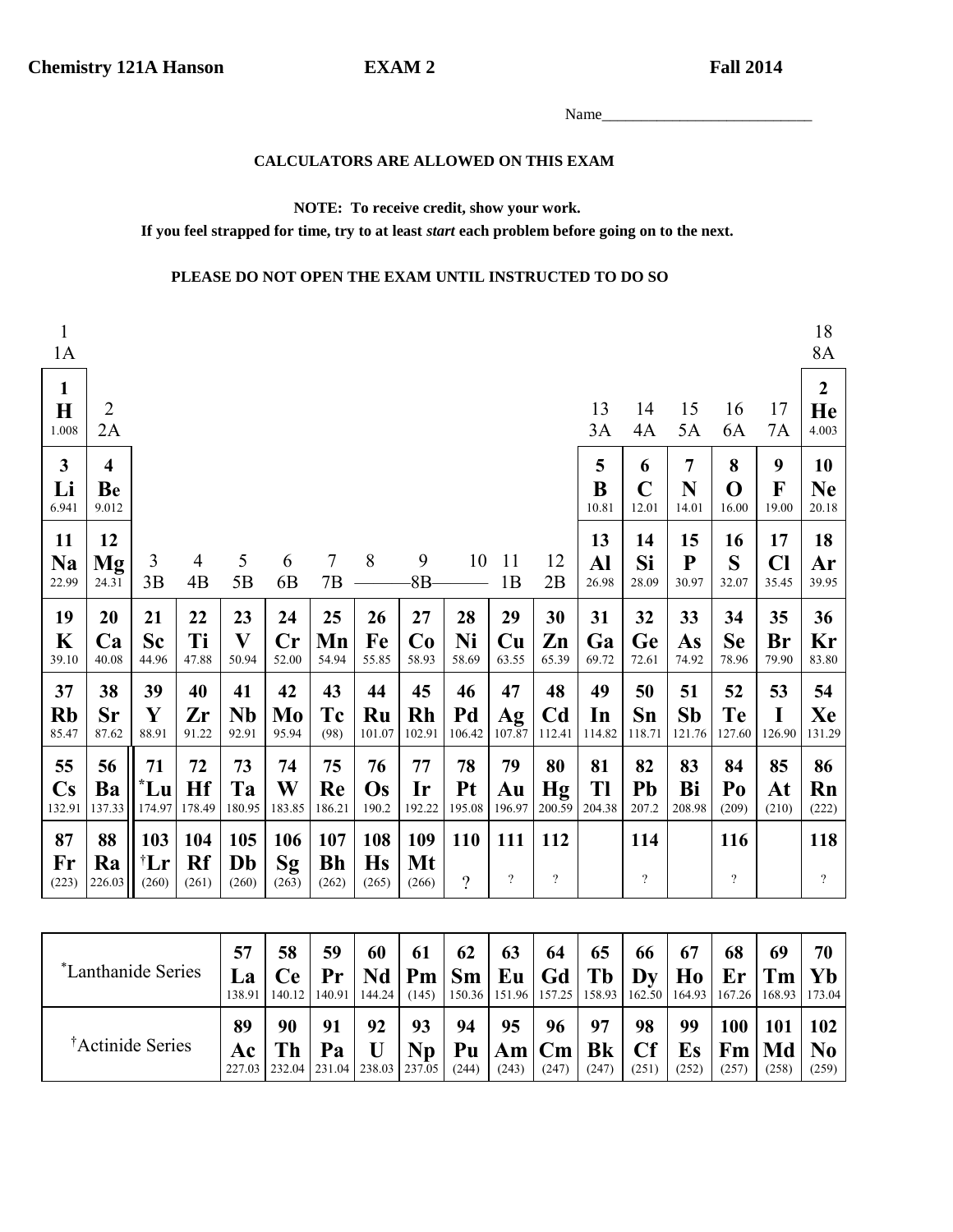

(5 points extra credit) Elementary Discoveries

Four scientists, Cavendish, Moisson, Priestley, and Rutherford, discovered four elements, fluorine (F2), hydrogen  $(H_2)$ , nitrogen  $(N_2)$ , and oxygen  $(O_2)$ . Each of these elements has a different property: One is among the least reactive elements, one is the most reactive element, one is the most abundant element in the body, and one is the most abundant element in the universe. Can you determine who discovered what element and what each element's property is?

- a. Fluorine, which was not discovered by Cavendish, isn't the least reactive element.
- b. Nitrogen, which was not discovered by Priestley, isn't the most abundant element in the universe.
- c. The four scientists are: Priestley, Rutherford, the discoverer of fluorine, and the discoverer of the element most abundant in the universe.
- d. The element found to be the most abundant in the body wasn't discovered by Moisson and isn't nitrogen or hydrogen.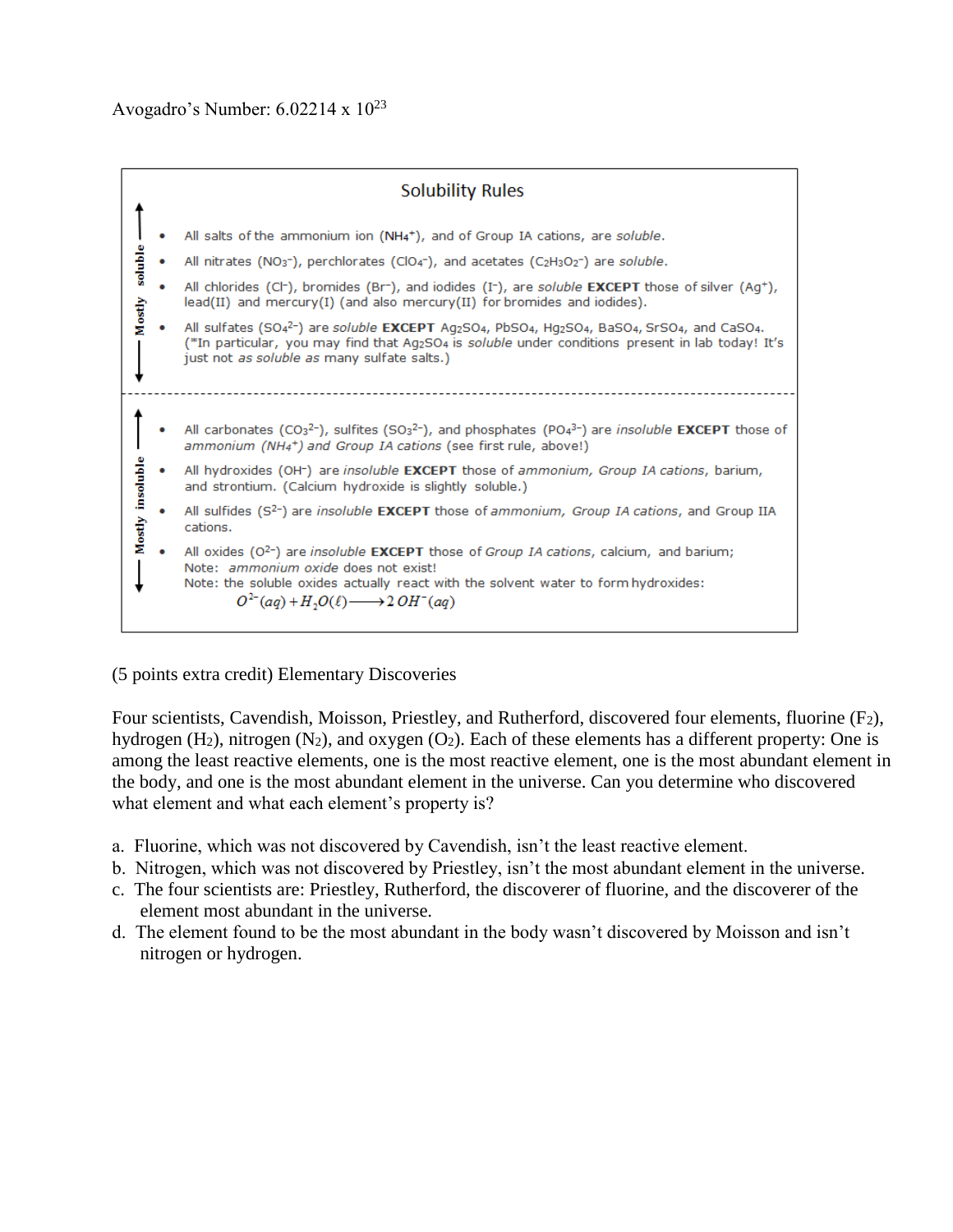- (15) 1. Balance the following chemical equations:
	- a.  $CO + H_2O \longrightarrow$  $C_2H_2 + O_2$
	- b. the equation for the full combustion of  $C_2H_6$

c. 
$$
K_2Cr_2O_7 + HI + HClO_4 \longrightarrow KClO_4 + Cr(ClO_4)_3 + I_2 + H_2O
$$

(20) 2. For each of the following, (1) label each substance involved as a *strong electrolyte (S)*, a *weak electrolyte (W),* or a *nonelectrolyte (N);* (2) list the principal reactant species in solution, and (3) write the balanced net ionic equation.

a. Cl<sub>2</sub>(*aq*) + 6 NaOH (*aq*)  $\longrightarrow$  NaClO (*aq*) + 5 NaCl (*aq*) + 3 H<sub>2</sub>O (1) [S W N] [S W N] [S W N] [S W N]

- (2) principal *reactant* species in solution:
- (3) net ionic equation:
- b. mixing of  $Na_2SO_4(aq)$  and  $Cr(CIO_4)_3(aq)$ (1)  $[S W N]$   $[S W N]$ 
	- (2) principal *reactant* species in solution:
	- (3) net ionic equation: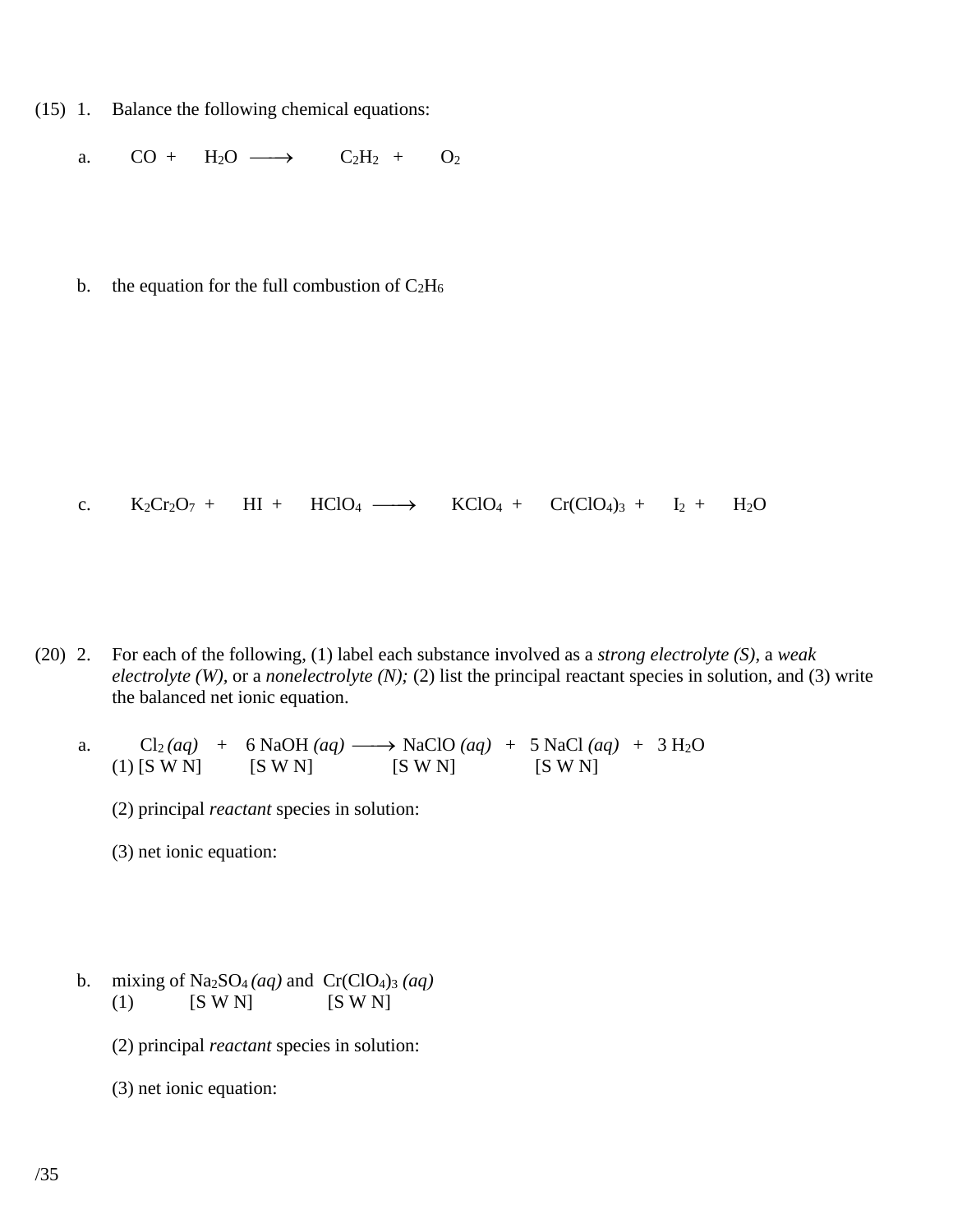- (25) 3. Calculate:
	- a. The number of atoms of  ${}^{35}Cl$  in 10.0 g of natural abundance  $Cl_2$ . (Natural chlorine is 75.78% <sup>35</sup>Cl and 24.22% <sup>37</sup>Cl.) [HINT: Think first. Full answer can *easily* fit in the space below.]

b. The empirical formula of a compound containing only platinum (Pt) and chlorine (Cl) if analysis indicates that it is 42.09% Cl.

c. The mass of  $F_2$  that is needed to produce 100.0 g of IF<sub>7</sub> according to the equation:

 $I_2 + 7 F_2 \longrightarrow 2 IF_7$ 

d. The limiting reactant and theoretical yield in the reaction given above in part (c) if  $65.0 \text{ g}$  I<sub>2</sub> is reacted with 10.0 g of  $F_2$ .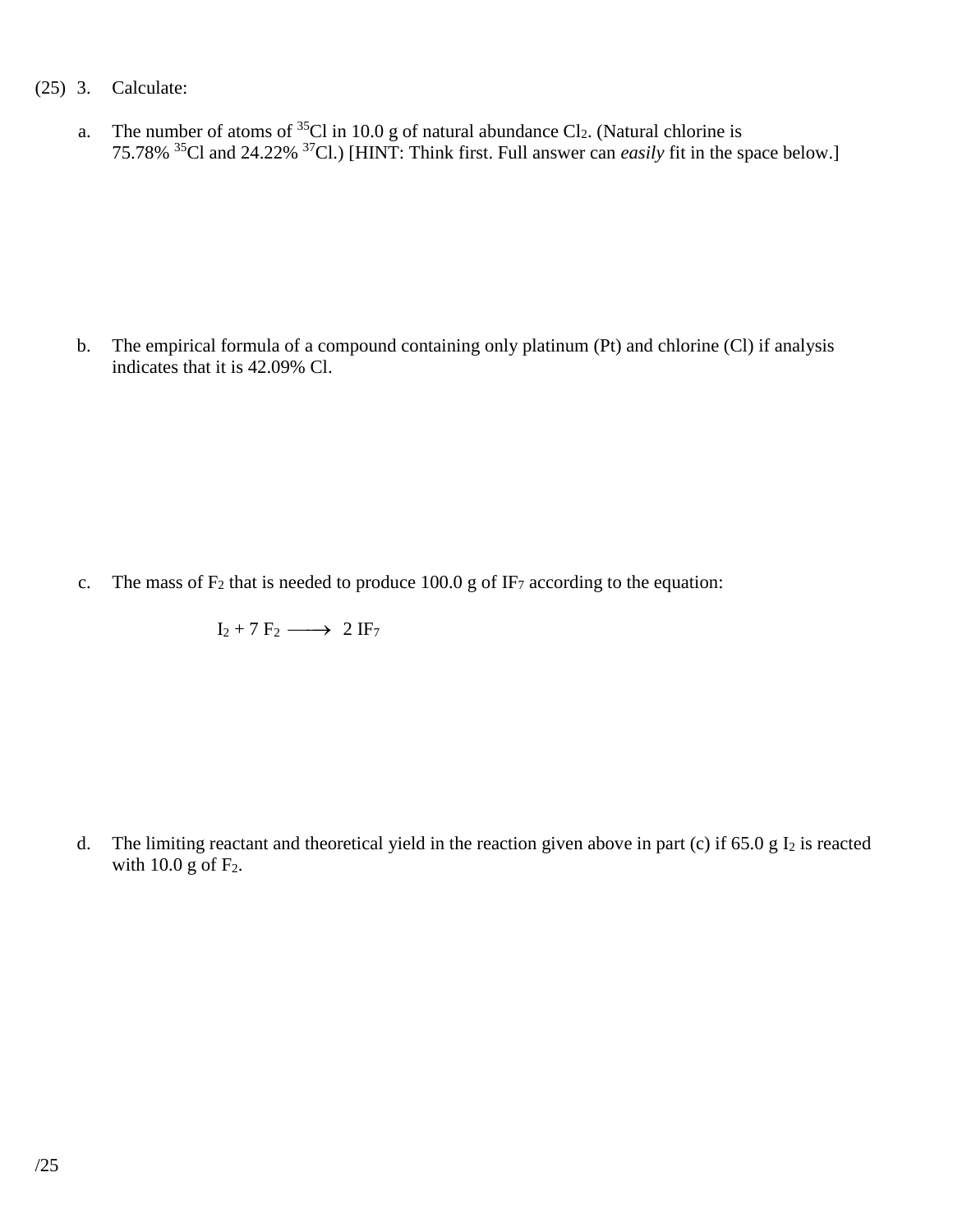## (24) 4. Explain…

a. …the difference between a chemical *reaction* and a chemical *equation, g*iving two characteristics of each.

b. …the basic idea of how a *mass spectrometer* works, and what it is good for

c. …what *green chemistry* means.